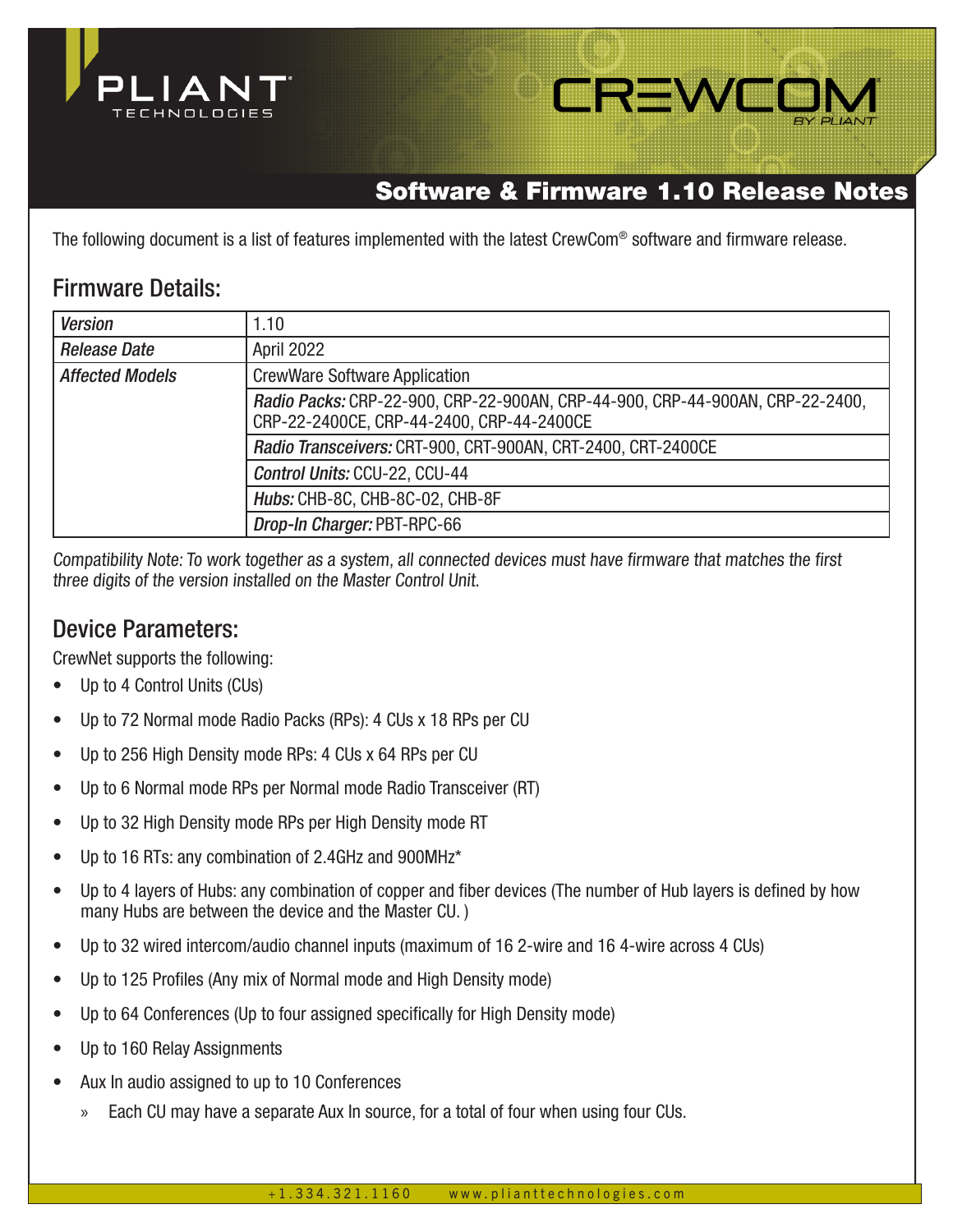- Aux Out audio can be assigned from any single Conference.
	- » In a multi-CU system, this is a single Conference per Control Unit.

\*The maximum number of 900MHz RTs on any single system (out of 16 total RTs) is 14. CRT-900-AN (Oceania) model operates within the 915–928MHz frequency range and the maximum number of 900MHz RTs on a single system is 7.

|                               | Normal Qty. | HiDen Qty. | System Total | <b>Notes</b>               |
|-------------------------------|-------------|------------|--------------|----------------------------|
| Profiles                      |             |            | 125          | Any mix of Normal or HiDen |
| Active Pairings per CU        | 18          | 64         |              |                            |
| Packs per RT                  |             | 32         |              |                            |
| <b>Total Packs per System</b> |             | 256        | 328          |                            |

#### New Features

- Auto-Configuration: Auto-Configuration allows for easy step-by-step initial setup of the CrewCom system without using CrewWare.
- High Density: High Density Operational Mode greatly increases the overall number of users on a CrewCom system by allowing RP profiles and RTs to be set into a mode that allows for up to 32 RPs to log into a single RT where any 4 of those users can communicate in full duplex.

## **Enhancements**

- Improved Speed of CrewWare Software Application
- New Profile Defaults: RP Profile Defaults have been updated to be more user friendly.
- The "Restore Profile Defaults" function now restores default users settings without a profile being reapplied, therefore no longer resulting in a temporary loss in audio.
- Sync In Status Indication: In addition to the current LED indication near the Sync In connector on the CU, now the Sync In Status Indicator is visible in the CrewWare Software Application and on the front LCD screen of the CU.
- Profile Change Messaging: A new check box labeled "Don't show this message again." has been added to forego any future warning messages regarding Radio Pack communications being temporarily interrupted.
- RP Summary: The CU menu now specifies the number of Radio Pack Pairings and Active Connections to the CU for both Normal and High Density Mode RPs.
- Hardwire Default Levels: 2-Wire Default Set to Zero
- Updated RP Summary and RP List Views to now show RSSI, LQ, and Battery Status. Columns were reordered on both RP Summary and RP List Views to be more user friendly.
- IP Soft Reset: The system now resets the LAN settings automatically without needing to reboot or power cycle the CU.
- Auto Reboot CU: The CU will now reboot automatically after a CCF is loaded and after firmware is updated.
- Mic Kill: CrewWare can now initiate a mic kill signal on all packs on a conference as well as applicable 2-Wire intercom ports.
- Updated CU configuration file display that now shows "Primary" and "Non-Primary" next to the CCF file name. This allows the user to easily identify Primary versus Non-Primary CUs.
- General bug fixes and enhancements to user experience.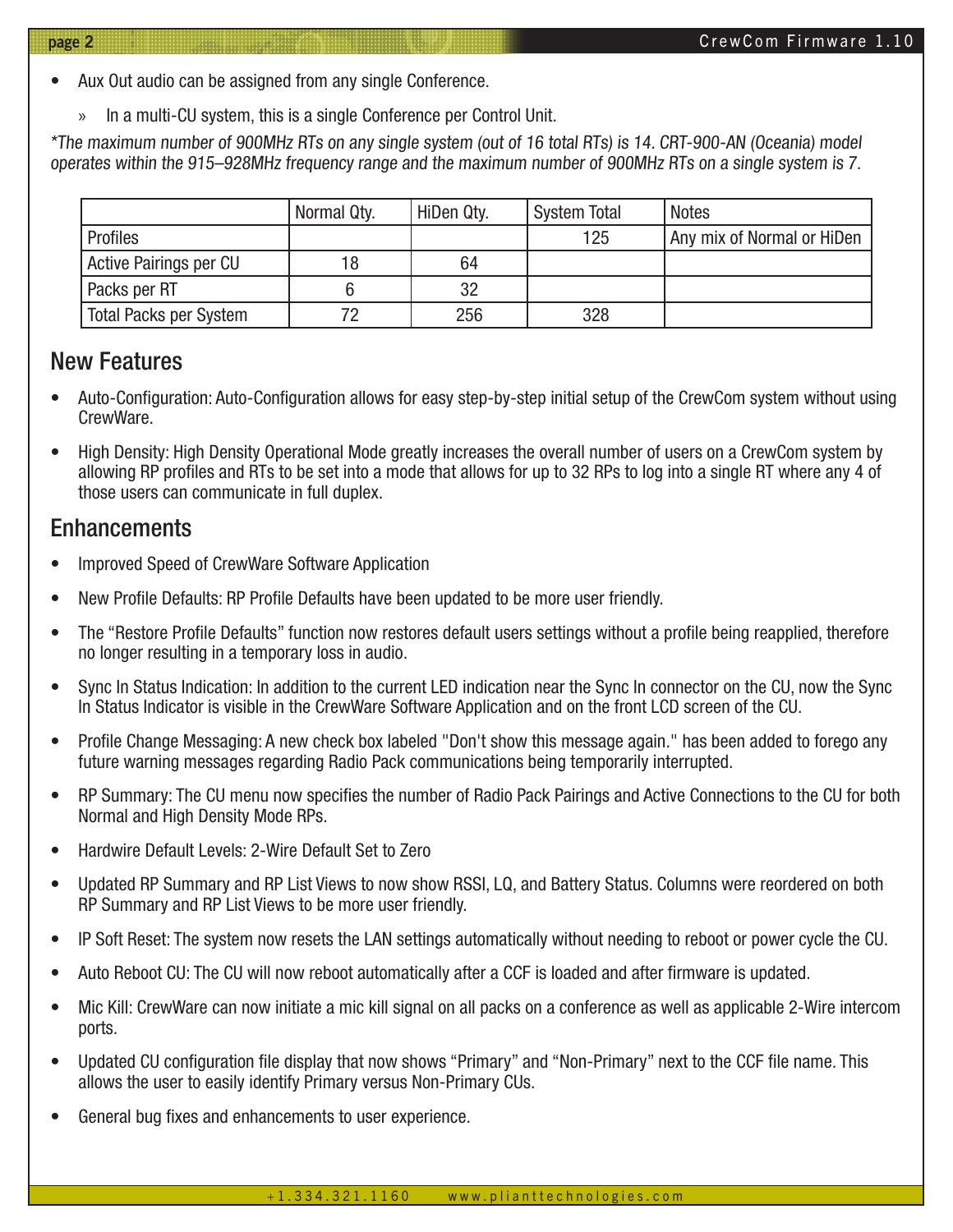# Operational Notes

#### IMPORTANT: Firmware Updates

- The fixes included in this version of 1.10 apply to all CrewCom devices except the 6+6 Drop-In Charger; therefore, it is not required to update the charger as long as it is already using version 1.8.0.12 or higher. However, if you do choose to update the charger, no harm to the device or system functionality will occur.
- A system's configuration file (CCF) does not need to be reloaded after updating the RT(s) and RP(s) to 1.10.
- RPs do not need to be re-paired after updating to 1.10.
- When updating firmware from version 1.2 or older, Pliant recommends an incremental firmware update to version 1.4 before updating to version 1.10. Updating directly from version 1.3 to 1.10 is supported. Previous versions of CrewWare can be found here: https://plianttechnologies.com/firmware-previous-crewcom
- When applying this update to a CU with version 1.4 or older, an additional file upload directly to the CU (via front panel USB) will be required. Upon clicking "Scan for Devices" in CrewWare's firmware tab, you will find step-by-step instructions for this process. This additional (two-stage) update is not required when applying this update to CUs with version 1.8 or later.
- If updating from firmware version 1.2 or older, you must save your CCF in the new version to match existing settings to added features. Do so with the following steps:
	- 1. After updating device firmware, connect CrewWare to your CU via LAN connection, and go "live."
	- 2. In CrewWare, click File then Save File As...; then select a file location, name your file (8 characters or less), and save it. This CCF is now updated.
	- 3. In CrewWare, click File then Upload File..., then navigate to your saved file (.ccf) and choose it. Follow the CrewWare and CU prompts to upload the file and restart your system.

## Configuration and Startup

- IMPORTANT: For best system performance with no interaction between Radio Transceivers (RTs) in a mixed (Normal & High Density) system it is recommended that Normal-mode RTs and High Density-mode RTs be separated by at least at 80 feet (24 meters) or greater for 900MHz products and 60 feet (18 meters) for 2.4GHz products. It is possible to operate with less physical separation; however, overall range may be affected as the distance of separation is decreased.
- While this release does add an auto configuration function, out-of-the-box dynamic configuration of hardware is not yet supported. CrewWare is still required to build a configuration file (.ccf) if a customized system with hubs and/or more than three RTs is needed.
- By default, the first Control Unit added to the CCF is automatically assigned the master sync priority. Every CCF must contain one Master Control Unit. Secondary and Tertiary sync priority assignments are not currently operational.
- CUs may only be daisy-chained when connected directly from the primary CU.
- Upon startup, non-primary CU(s) (if applicable) may require up to 3 minutes and 30 seconds to complete the CCF load (shorter for smaller CCFs). The LCD screen will display load progress messages during this time.
- The time required to load a CCF, push edits to multiple Profiles, and configure CrewNet devices may vary depending on configuration size.
- Any change to RF parameters such as RT operational mode (Normal/High Density), hopping pattern, or radio band may require RPs to be re-paired. This is not true for Transmit Power or Antenna Diversity.